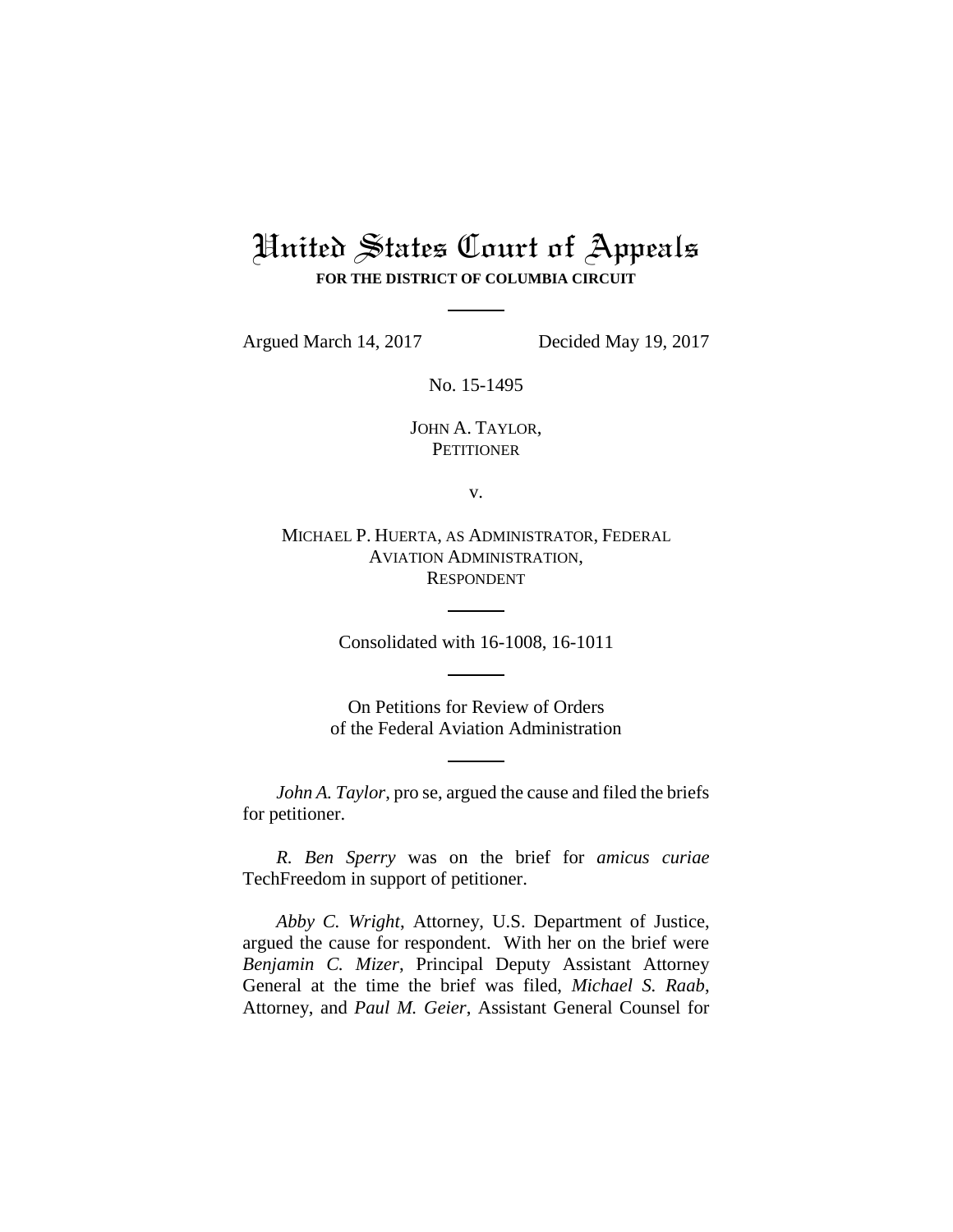Litigation, Federal Aviation Administration. *Richard H. Saltsman*, Attorney, Federal Aviation Administration, entered an appearance.

Before: KAVANAUGH and WILKINS, *Circuit Judges*, and EDWARDS, *Senior Circuit Judge*.

## Opinion for the Court filed by *Circuit Judge* KAVANAUGH.

KAVANAUGH, *Circuit Judge*: Congress has charged the Federal Aviation Administration with maintaining the safety of the Nation's air traffic. As small unmanned aircraft (sometimes known as drones) have become more popular, the number of unmanned aircraft-related safety incidents has increased. In 2015, in an effort to address that trend, the FAA promulgated a rule known as the Registration Rule. That Rule requires the owners of small unmanned aircraft operated for recreational purposes to register with the FAA. Unmanned aircraft operated for recreational purposes are known as "model aircraft," and we will use that term throughout this opinion. Separately, the FAA published a notice, known as Advisory Circular 91-57A, announcing that model aircraft would be subject to certain flight restrictions in the Washington, D.C., area.

Petitioner John Taylor is a model aircraft hobbyist who is now required to register with the FAA. He has operated model aircraft from his home in the Washington, D.C., area, and he wants to continue to do so without registering or complying with the new flight restrictions. Taylor filed petitions in this Court to challenge the FAA's Registration Rule and the Advisory Circular.

To begin, Taylor does not think that the FAA had the statutory authority to issue the Registration Rule and require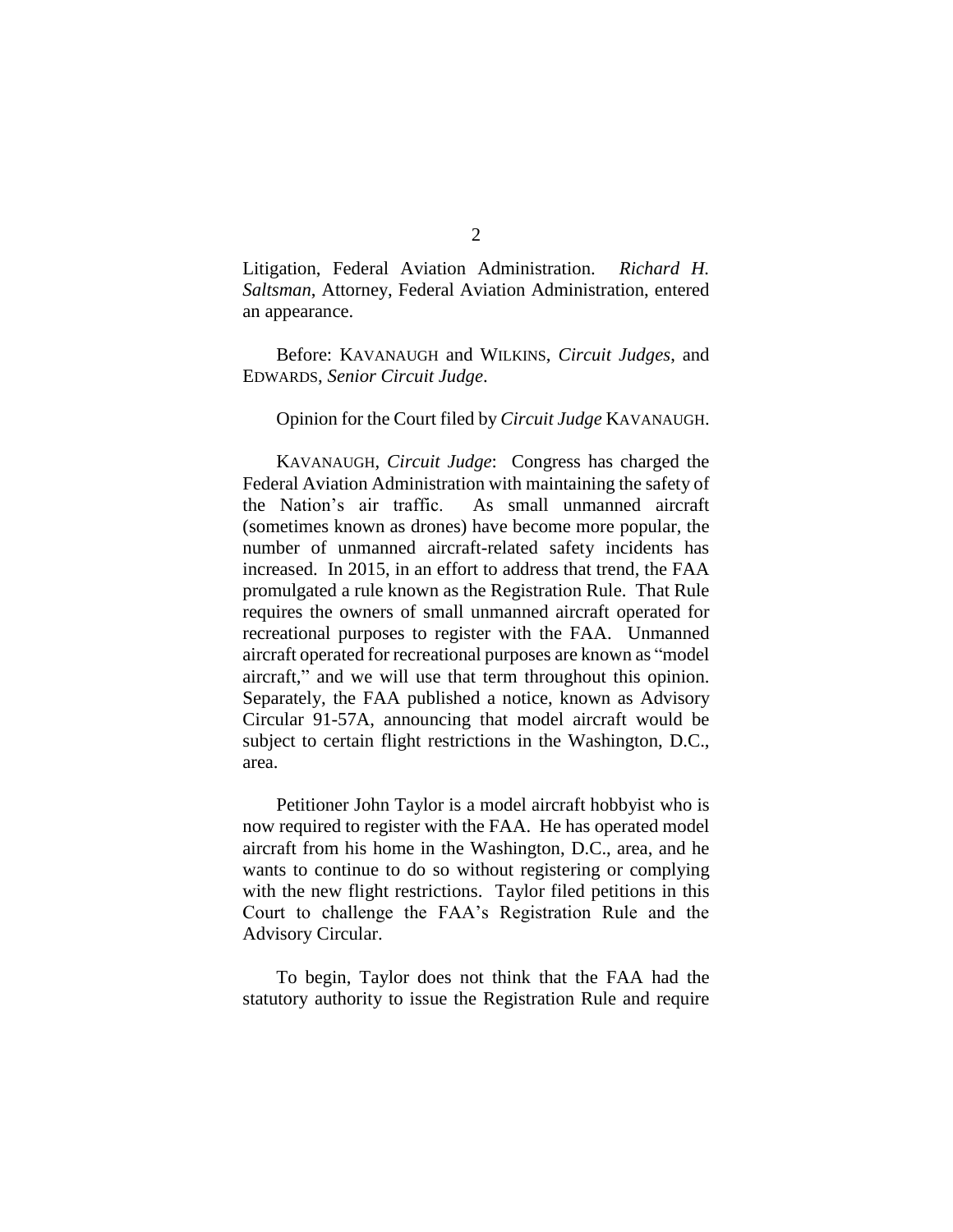him to register. Taylor is right. In 2012, Congress passed and President Obama signed the FAA Modernization and Reform Act. Section 336(a) of that Act states that the FAA "may not promulgate any rule or regulation regarding a model aircraft." Pub. L. No. 112–95, § 336(a), 126 Stat. 11, 77 (2012) (codified at 49 U.S.C. § 40101 note). The FAA's 2015 Registration Rule, which applies to model aircraft, directly violates that clear statutory prohibition. We therefore grant Taylor's petition and vacate the Registration Rule to the extent it applies to model aircraft.

Taylor challenges Advisory Circular 91-57A on the ground that the Circular likewise violates Section 336(a). That Circular prohibits the operation of model aircraft in various restricted areas, including the Flight Restricted Zone around Washington, D.C. But Taylor's petition challenging the Advisory Circular is untimely. By statute, a petitioner must challenge an FAA order within 60 days of the order's issuance unless there are reasonable grounds for delay. 49 U.S.C. § 46110(a). Taylor acknowledges that he filed his petition challenging the Advisory Circular outside the 60-day window. He did not have reasonable grounds for the late filing. His petition for review of Advisory Circular 91-57A is therefore denied.

I

Congress has directed the FAA to "promote safe flight of civil aircraft" and to set standards governing the operation of aircraft in the United States. 49 U.S.C. § 44701(a). Congress has also required "aircraft" to be registered before operation. *See id.* §§ 44101, 44103. To register, aircraft owners must complete a registration process that is quite extensive, as one would imagine for airplanes.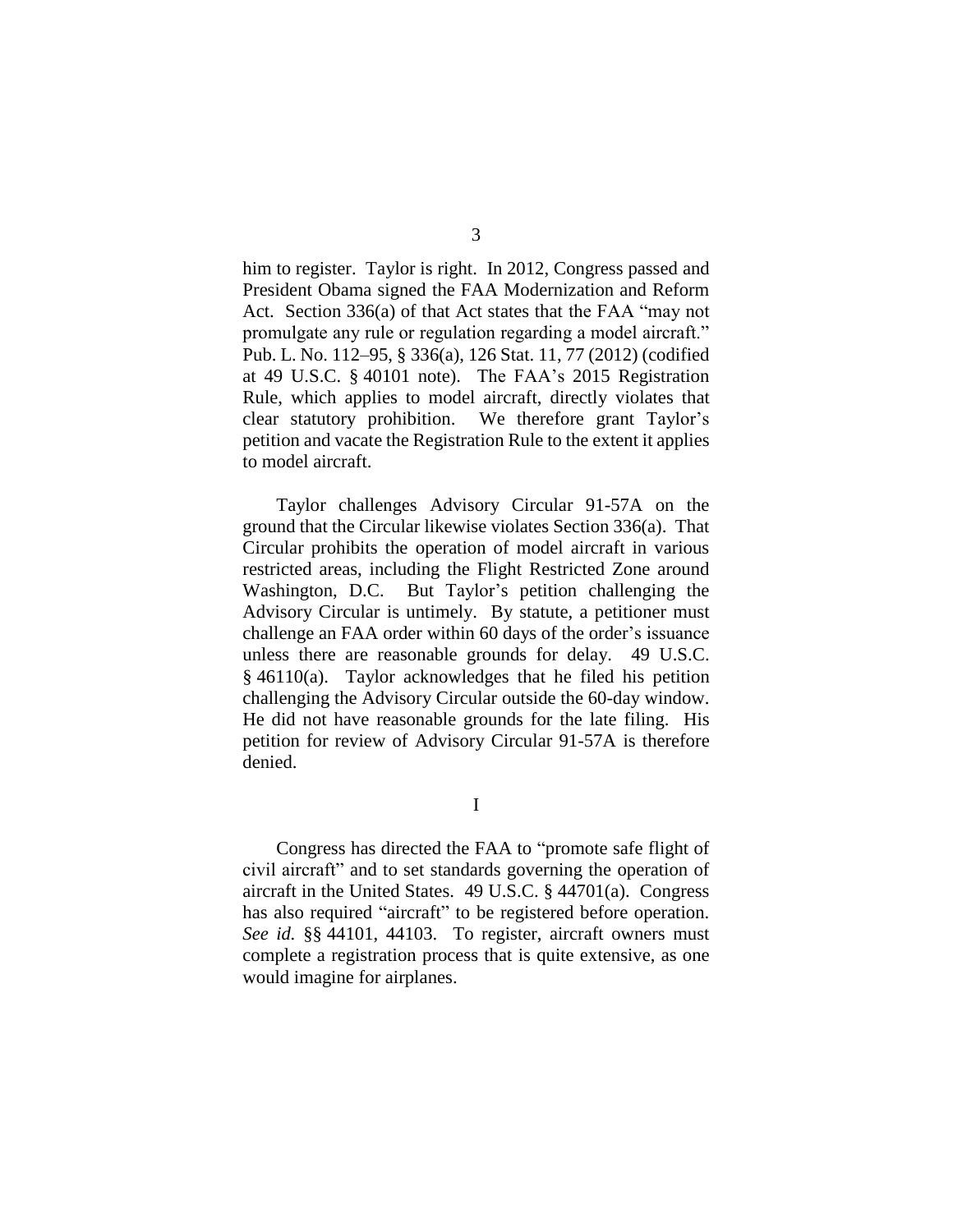But the FAA has not previously interpreted the general registration statute to apply to model aircraft. Instead, the FAA has issued an optional set of operational guidelines for model aircraft. The FAA's Advisory Circular 91-57, titled Model Aircraft Operating Standards and published in 1981, provided suggestions for the safe operation of model aircraft. Under that Advisory Circular, compliance with the Circular by operators of model aircraft was voluntary. *See* J.A. 1.

As unmanned aircraft technology has advanced, small unmanned aircraft have become increasingly popular. In response, the FAA has taken a more active regulatory role. In 2007, the FAA promulgated a notice announcing a new regulatory approach to unmanned aircraft. *See* Unmanned Aircraft Operations in the National Airspace System, 72 Fed. Reg. 6689 (Feb. 13, 2007). In the notice, the FAA distinguished between commercial and recreational unmanned aircraft. Under the new regulatory approach, commercial unmanned aircraft are subject to mandatory FAA regulations. Those regulations require operators to report the aircraft's intended use, time or number of flights, and area of operation, among other things. *Id.* at 6690. By contrast, this notice did not alter the longstanding voluntary regulatory approach for model aircraft. *Id.*

In 2012, Congress weighed in on the debate over regulation of unmanned aircraft. Congress passed and President Obama signed the FAA Modernization and Reform Act of 2012, Pub. L. No. 112–95, 126 Stat. 11 (codified at 49 U.S.C. § 40101 note). The Act codified the FAA's longstanding hands-off approach to the regulation of model aircraft. Specifically, Section 336 of the Act, called the "Special Rule for Model Aircraft," provides that the FAA "may not promulgate any rule or regulation regarding a model aircraft." *Id.* § 336(a). The Act defines "model aircraft" as "an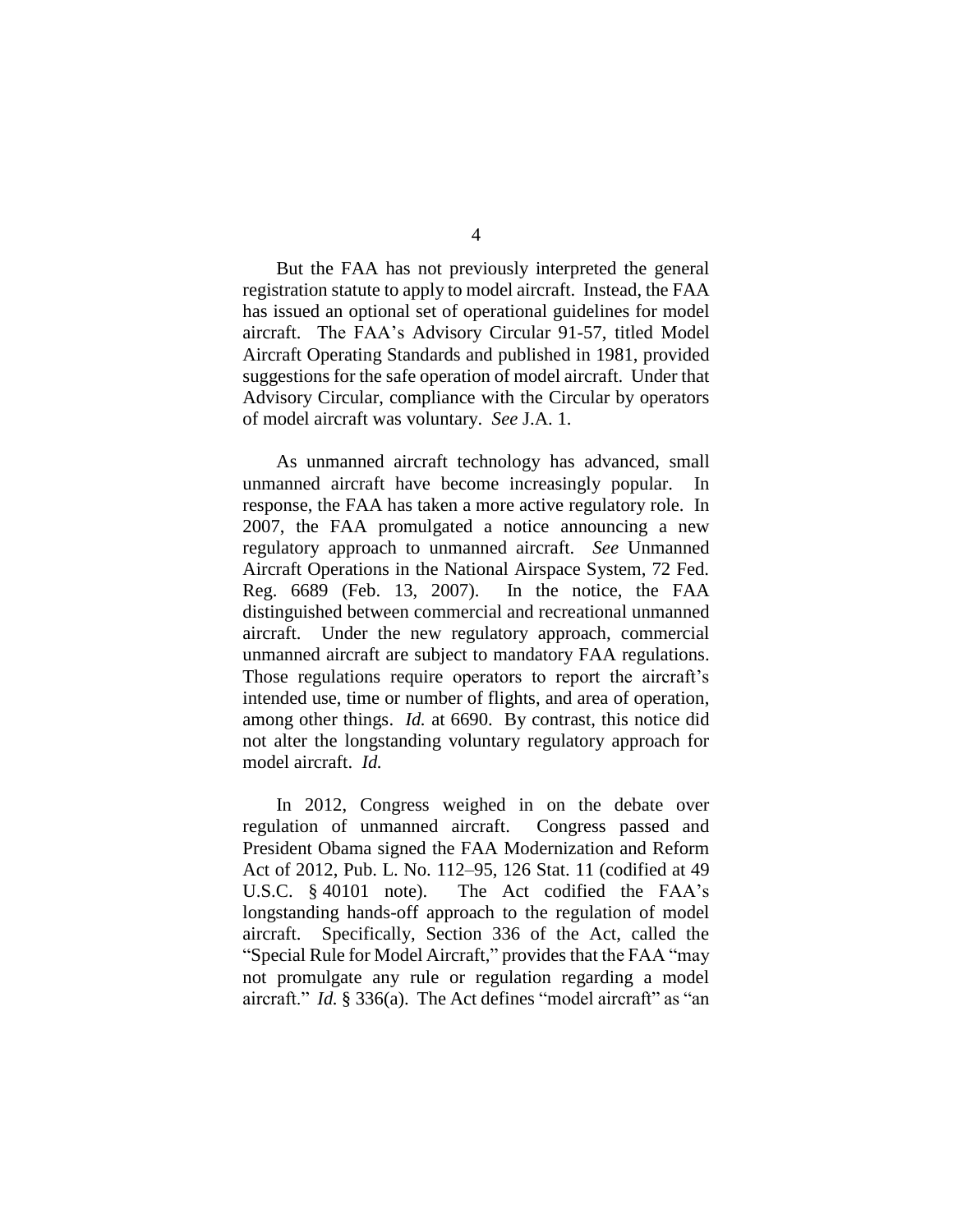unmanned aircraft that is  $-$  (1) capable of sustained flight in the atmosphere; (2) flown within visual line of sight of the person operating the aircraft; and (3) flown for hobby or recreational purposes." *Id.* § 336(c).

Notwithstanding that clear statutory restriction on FAA regulation of model aircraft, in December 2015 the FAA issued a final rule requiring owners of all small unmanned aircraft, including model aircraft, to register with the FAA. *See* Registration and Marking Requirements for Small Unmanned Aircraft, 80 Fed. Reg. 78,594 (Dec. 16, 2015). The Registration Rule requires model aircraft owners to provide their names; physical, mailing, and email addresses; and any other information the FAA chooses to require. *Id.* at 78,595- 96. The Registration Rule also creates an online platform for registration, establishes a \$5 per-individual registration fee, sets compliance deadlines, and requires all small unmanned aircraft to display a unique identifier number issued by the FAA. *Id.* Model aircraft owners who do not register face civil or criminal monetary penalties and up to three years' imprisonment. *Id.* at 78,630.

Also in 2015, the FAA withdrew Advisory Circular 91-57 and replaced it with Advisory Circular 91-57A. *See* J.A. 3-5. Among other things, the revised Circular provided that model aircraft could not fly within the Flight Restricted Zone covering Washington, D.C., and the surrounding areas without specific authorization. *See id.* at 5.

Petitioner Taylor is a model aircraft hobbyist living in the Washington, D.C., area. Taylor argues that Section 336 of the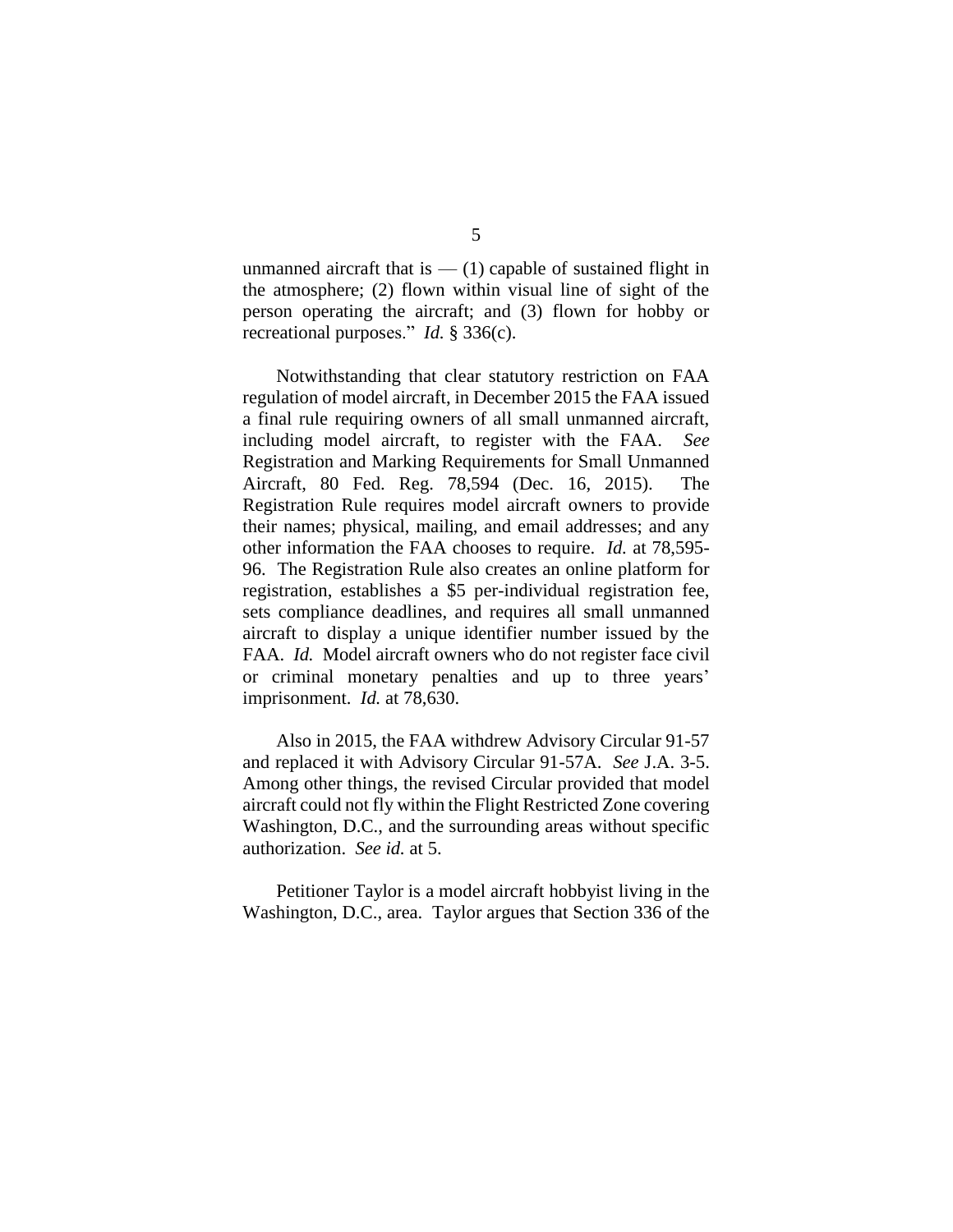FAA Modernization and Reform Act bars both the FAA's Registration Rule and Advisory Circular 91-57A.<sup>1</sup>

## II

We first consider Taylor's challenge to the Registration Rule.

Section 336 of the FAA Modernization and Reform Act of 2012 provides that the FAA "may not promulgate any rule or regulation regarding a model aircraft." Pub. L. No. 112–95, § 336(a), 126 Stat. 11, 77 (2012) (codified at 49 U.S.C. § 40101 note). The FAA's 2015 Registration Rule is undoubtedly a rule. By requiring the prospective registration of all model aircraft, the Registration Rule announces an FAA "statement of general or particular applicability and future effect designed to implement, interpret, or prescribe law or policy." 5 U.S.C. § 551(4) (defining "rule" for purposes of the Administrative Procedure Act). In addition, the Registration Rule is a rule "regarding a model aircraft." FAA Modernization and Reform Act § 336(a). The Registration Rule sets forth requirements for "small unmanned aircraft, *including* small unmanned aircraft operated as *model aircraft*." Registration and Marking Requirements for Small Unmanned Aircraft, 80 Fed. Reg. 78,594, 78,594 (Dec. 16, 2015) (emphasis added). Lest there be any doubt about whether the Registration Rule is a rule "regarding a model aircraft" for purposes of Section 336, the

 $\overline{a}$ 

<sup>&</sup>lt;sup>1</sup> Taylor also purports to challenge the FAA's October 2015 announcement that it was reviewing its registration requirements for model aircraft. *See* Clarification of the Applicability of Aircraft Registration Requirements for Unmanned Aircraft Systems (UAS) and Request for Information Regarding Electronic Registration for UAS, 80 Fed. Reg. 63,912 (Oct. 22, 2015). That challenge is subsumed by Taylor's challenge to the Registration Rule. We therefore do not separately consider it here.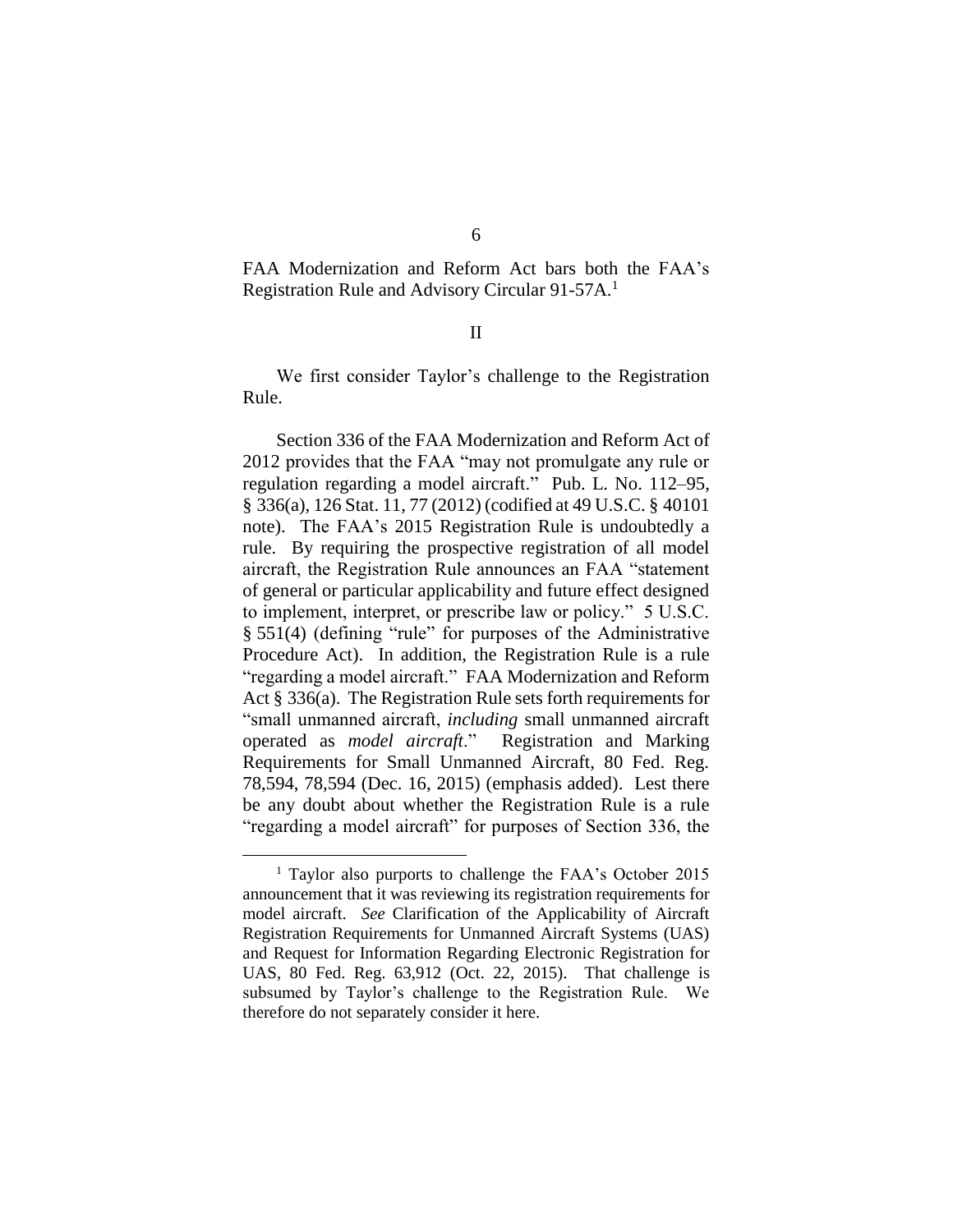Registration Rule states that its "definition of 'model aircraft' is identical to the definition provided in section 336(c) of Public Law 112–95," the FAA Modernization and Reform Act. *Id.* at 78,604.

In short, the 2012 FAA Modernization and Reform Act provides that the FAA "may not promulgate any rule or regulation regarding a model aircraft," yet the FAA's 2015 Registration Rule is a "rule or regulation regarding a model aircraft." Statutory interpretation does not get much simpler. The Registration Rule is unlawful as applied to model aircraft.

The FAA's arguments to the contrary are unpersuasive. *First*, the FAA contends that the Registration Rule is authorized by pre-existing statutory provisions that are unaffected by the FAA Modernization and Reform Act. Specifically, the FAA notes that, under longstanding statutes, aircraft are statutorily required to register before operation. *See* 49 U.S.C. §§ 44101, 44103. But the FAA has never previously interpreted that registration requirement to apply to *model*  aircraft. The FAA responds that nothing in the 2012 FAA Modernization and Reform Act prevents the FAA from changing course and applying that registration requirement to model aircraft now. The FAA claims that the Registration Rule is therefore not a new requirement at all, but merely a "decision to cease its exercise of enforcement discretion." FAA Br. 20.

We disagree. The Registration Rule does not merely announce an intent to enforce a pre-existing statutory requirement. The Registration Rule is a rule that creates a new regulatory regime for model aircraft. The new regulatory regime includes a "new registration process" for online registration of model aircraft. 80 Fed. Reg. at 78,595. The new regulatory regime imposes new requirements – to register, to pay fees, to provide information, and to display identification –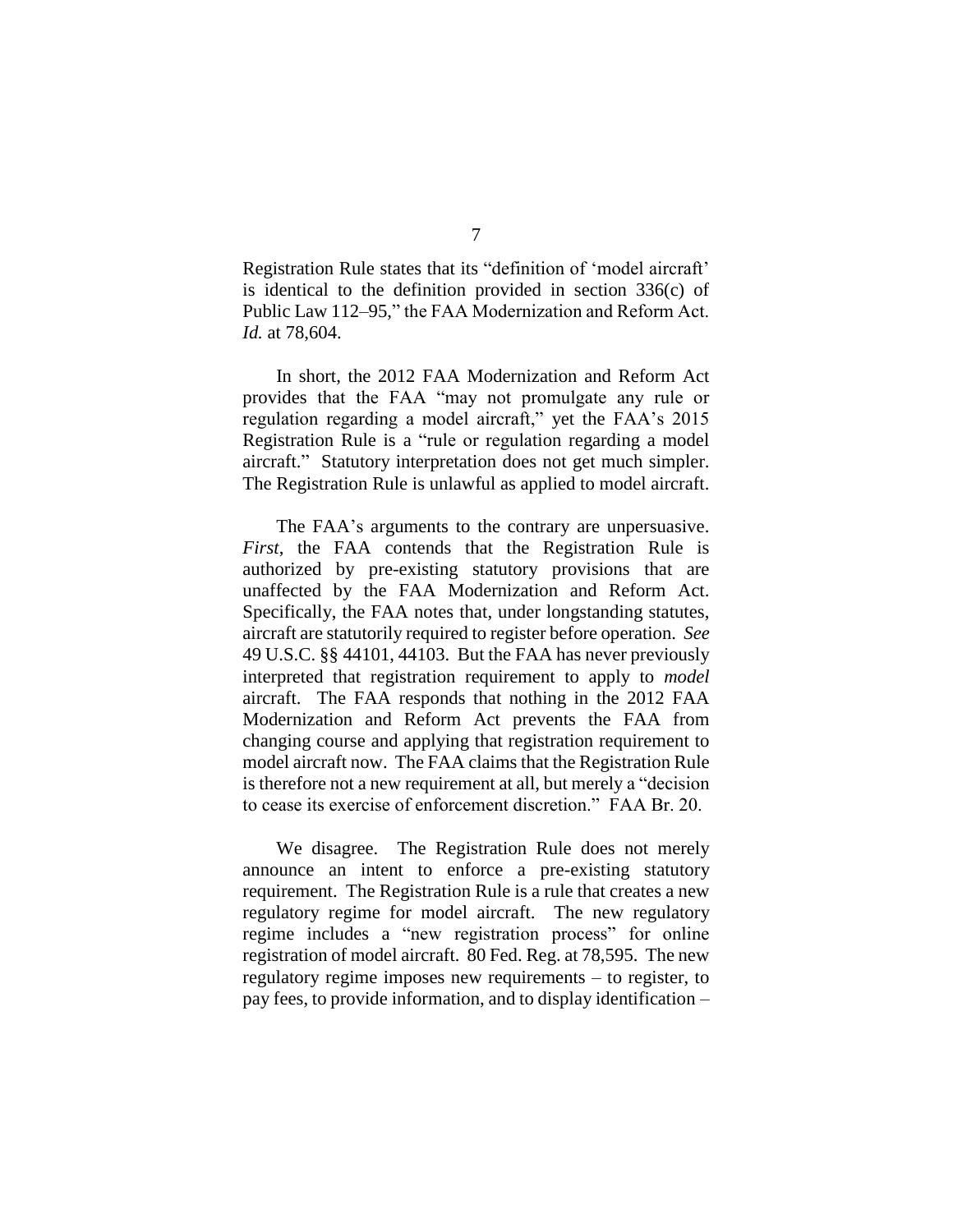on people who previously had no obligation to engage with the FAA. *Id.* at 78,595-96. And the new regulatory regime imposes new penalties – civil and criminal, including prison time – on model aircraft owners who do not comply. *See id.* at 78,630.

In short, the Registration Rule is a rule regarding model aircraft. 2

*Second*, the FAA argues that the Registration Rule is consistent with one of the general directives of the FAA Modernization and Reform Act: to "improve aviation safety." FAA Modernization and Reform Act preamble. Aviation safety is obviously an important goal, and the Registration Rule may well help further that goal to some degree. But the Registration Rule is barred by the text of Section 336 of the Act. *See Central Bank of Denver, N.A. v. First Interstate Bank of Denver, N.A.*, 511 U.S. 164, 188 (1994) ("Policy considerations cannot override our interpretation of the text and structure of the Act  $\dots$ ."). Congress is of course always free to repeal or amend its 2012 prohibition on FAA rules regarding model aircraft. Perhaps Congress should do so. Perhaps not. In any event, we must follow the statute as written.

In short, Section 336 of the FAA Modernization and Reform Act prohibits the FAA from promulgating "any rule or regulation regarding a model aircraft." The Registration Rule is a rule regarding model aircraft. Therefore, the Registration Rule is unlawful to the extent that it applies to model aircraft.

 $\overline{a}$ 

 $2$  We note that Section 336(b) expressly preserves the FAA's authority to "pursue enforcement action against persons operating model aircraft who endanger the safety of the national airspace system." FAA Modernization and Reform Act § 336(b). That provision, however, is tied to safety. It does not authorize the FAA to enforce any pre-existing registration requirement.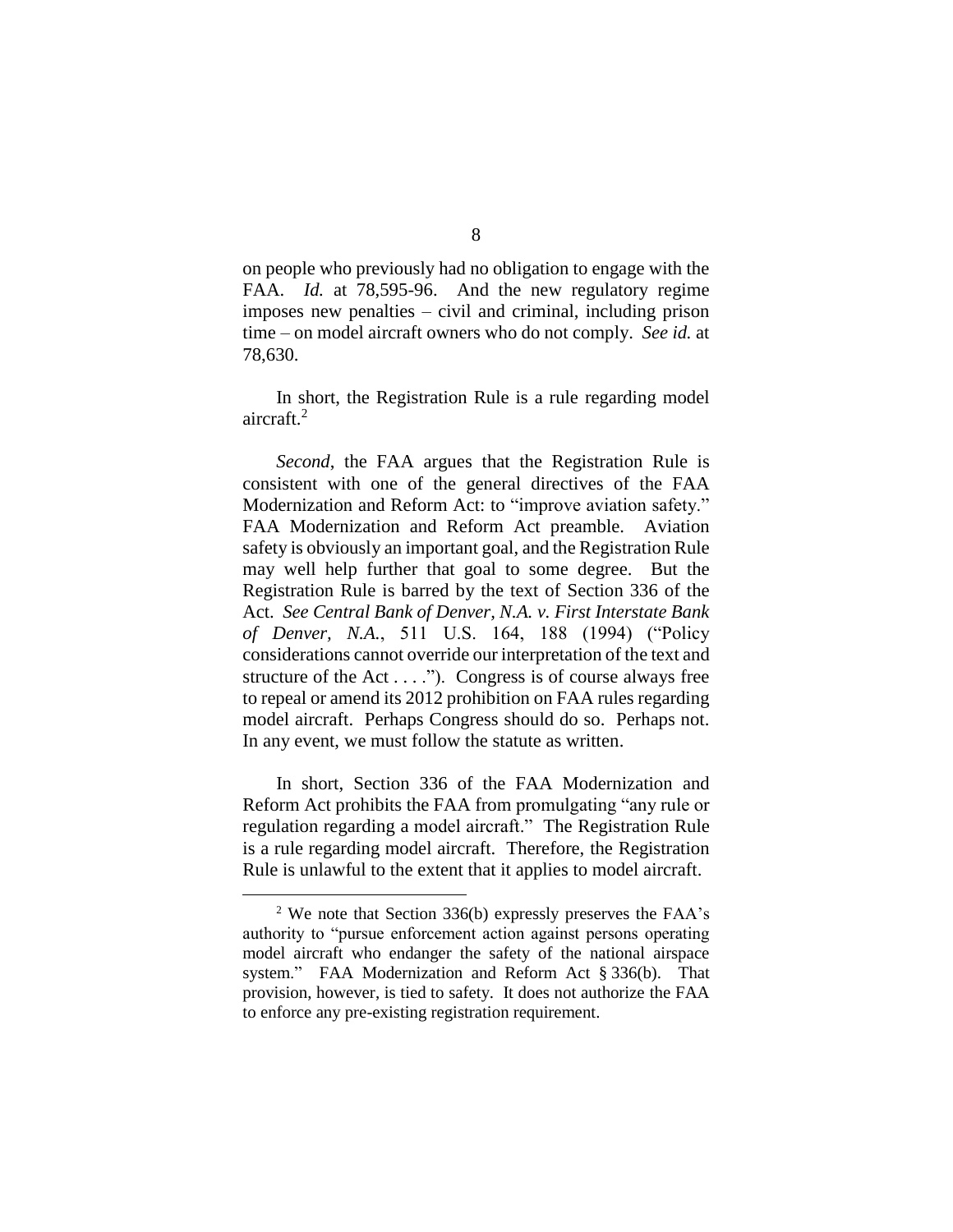We next consider Taylor's challenge to FAA Advisory Circular 91-57A. The Circular prohibits the operation of model aircraft in certain areas, including in the Washington, D.C., Flight Restricted Zone. Taylor argues, among other things, that the Circular violates Section 336(a) of the FAA Modernization and Reform Act of 2012 because it too is a rule regarding model aircraft.

We need not consider that question because Taylor's challenge is untimely. A person seeking to challenge an FAA order must file the challenge within 60 days of the order's issuance. 49 U.S.C. § 46110(a). The FAA published notice of Advisory Circular 91-57A in the Federal Register on September 9, 2015. *See* Revision of Advisory Circular 91–57 Model Aircraft Operating Standards, 80 Fed. Reg. 54,367 (Sept. 9, 2015). Taylor filed his petition for review on January 12, 2016 – more than two months after the 60-day deadline had passed.

A court may allow a late petition filed if the petitioner has "reasonable grounds" for missing the deadline. 49 U.S.C. § 46110(a). Taylor advances two grounds for his delay. But neither constitutes reasonable grounds under this statute.

*First*, Taylor argues that the FAA did not provide adequate notice that it had issued the new Circular. But on September 9, 2015, the FAA published its revisions in the Federal Register. *See* 80 Fed. Reg. 54,367. And Congress has determined that publication in the Federal Register "is sufficient to give notice of the contents of the document." 44 U.S.C. § 1507.

III